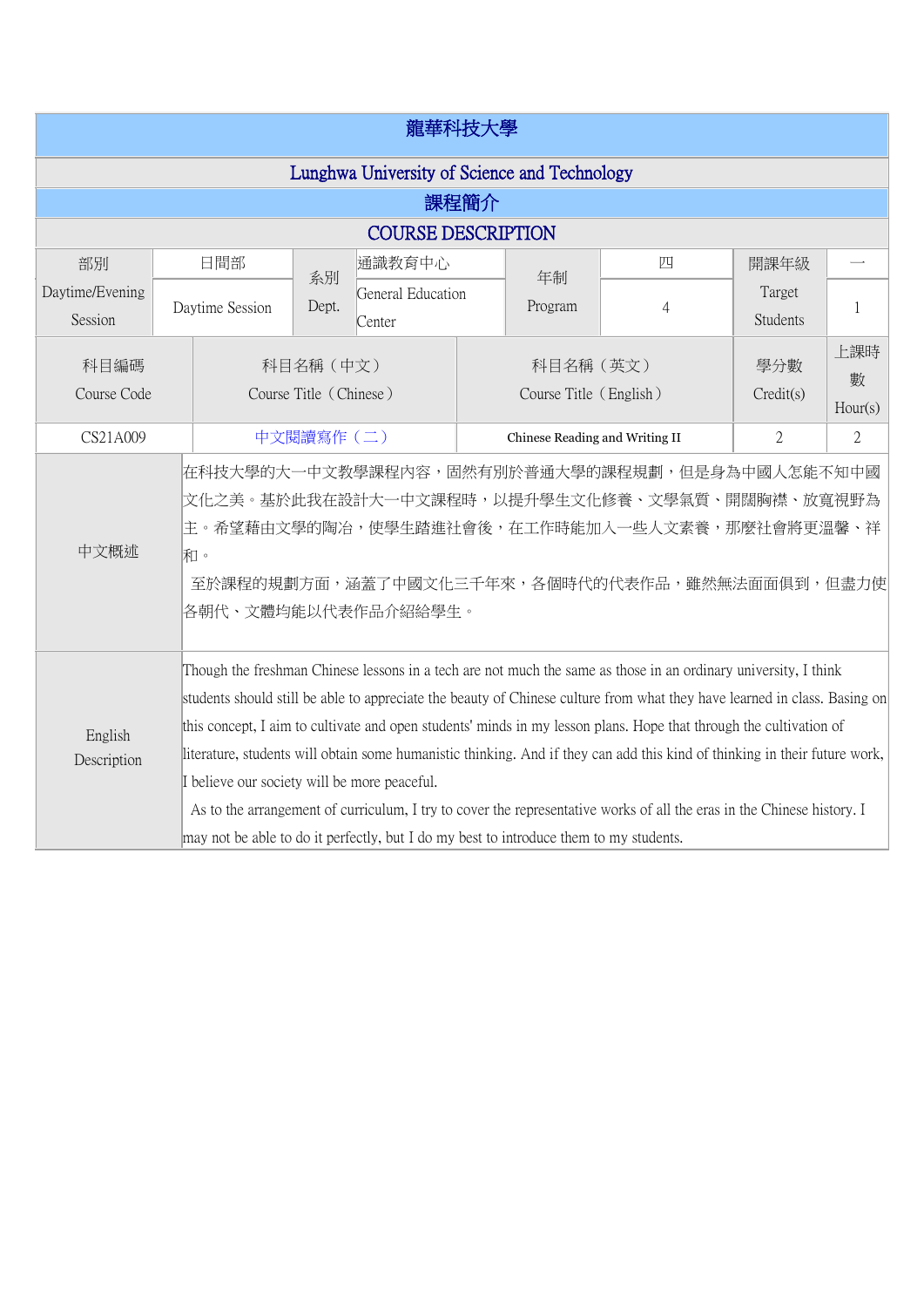## 表 **A10-1** 一般共同及專業理論課程綱要表

## 系科名稱:通識教育中心

## 科目名稱: 中文閱讀寫作(二)

英文科目名稱: Chinese Reading and Writing II

學年、學期、學分數: 第一學年、第二學期、2學分

先修科目或先備能力: 高中(職)國文

教學目標:**1.**知識:認識中國現代、古典文學的文學知識。(K:31.25%)

**2.**技能:培養學生國文應用與寫作能力。(S:37.5%)

**3.**態度:啟發學生思考的潛能,養成高尚的道德情操。(A:31.25

 $\frac{9}{6}$ )

教材大網:

| 單元主題                              | 内容網要                                                                        | 教學參<br>考節數     | 備註 |
|-----------------------------------|-----------------------------------------------------------------------------|----------------|----|
| - 、中文閲讀寫作(二)<br>課程簡介與職場倫<br>理個案說明 | 課程目的、進度、評分方式、學<br>生上課守則等校園倫理 (A)                                            | $\overline{2}$ |    |
| 屈原〈卜居〉                            | 1. 楚辭文學知識 (K)<br>2. 有效溝通能力建立 (S)<br>3. 職場倫理觀念養成 (A)                         | 6              |    |
| 韓非子〈定法〉                           | 1. 中國傳統法家法與術思想<br>(K)<br>2. 善用譬喻 (S)<br>3. 運用設問法、申論法論理(S)                   | 9              |    |
| 禮記〈學記〉                            | 1. 中國傳統大學教育原理與方<br>法 (K)<br>2. 學校師生倫理觀念養成 (A)<br>3. 使用層遞、排比、譬喻等修辭<br>法論辯(S) | 6              |    |
| 鹽鐵論〈貧富〉                           | 1. 漢代鹽鐵、酒榷、均輸相關經                                                            | 6              |    |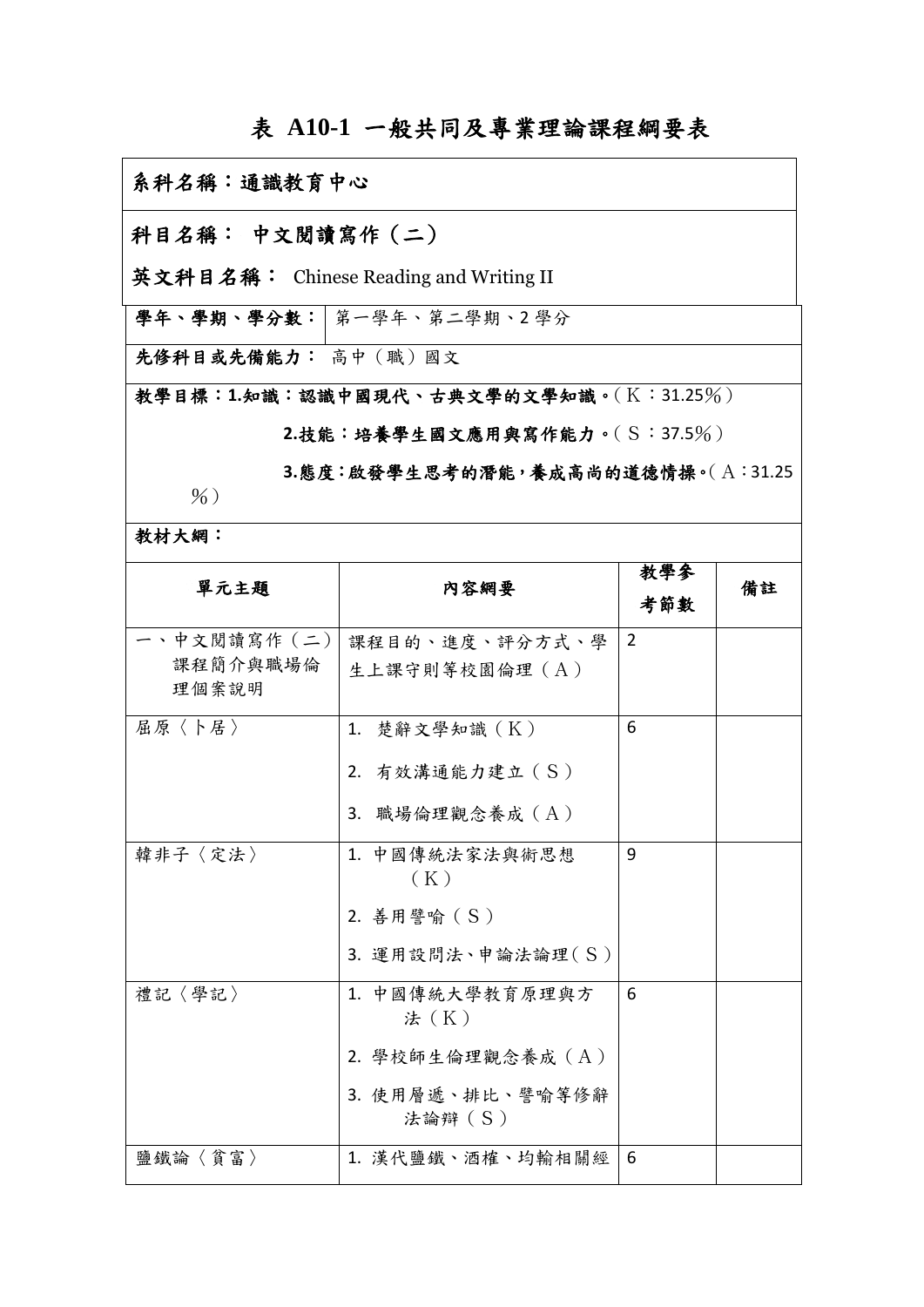|                                                                                                                    | 濟學知識(K)                      |      |  |  |  |  |  |
|--------------------------------------------------------------------------------------------------------------------|------------------------------|------|--|--|--|--|--|
|                                                                                                                    | 2. 官吏功利、仁義觀念之析辯<br>(A)       |      |  |  |  |  |  |
|                                                                                                                    | 3. 主客問答、會議對辯之表達能<br>$\pi(S)$ |      |  |  |  |  |  |
| 說苑〈建本〉〈復恩〉〈尊<br>賢〉〈善說〉                                                                                             | 1. 傳統對話體故事之文學知識<br>(K)       | 6    |  |  |  |  |  |
|                                                                                                                    | 2. 敬學、報恩、尊賢態度建立<br>(A)       |      |  |  |  |  |  |
|                                                                                                                    | 3. 譬喻修辭應用與表達方式<br>(S)        |      |  |  |  |  |  |
| ※教學目標(歸納為三項):分別為知識(Knowledge)、技能(Skills)、態度(Attitudes)<br>各一項                                                      |                              |      |  |  |  |  |  |
| ※單元主題:為各項知能之彙整                                                                                                     |                              |      |  |  |  |  |  |
| ※內容網要:為各項知能即一般知識、職業知識、態度;專業技術安全知識;專<br>業基礎知識加上補充之知能 (表 A8 中未列, 但為達知識或技能的完<br>整性且課程中需教授之能力),撰寫方式係以不含動詞的知能內容方<br>式呈現 |                              |      |  |  |  |  |  |
| ※三者之關係:教學目標>單元主題>內容網要                                                                                              |                              |      |  |  |  |  |  |
| ※本課程將培養學生下列能力:                                                                                                     |                              |      |  |  |  |  |  |
| 1.養成敬業樂群及理解專業職場倫理之態度。                                                                                              |                              |      |  |  |  |  |  |
| 2.養成人文素養及關懷社會以善盡社會責任。                                                                                              |                              |      |  |  |  |  |  |
| 3.具備多元語文能力建立國際視野,並培養自主持續學習的習慣與能力。                                                                                  |                              |      |  |  |  |  |  |
| 4.運用創意思考於實務技術之能力。                                                                                                  |                              |      |  |  |  |  |  |
|                                                                                                                    |                              | 是否符合 |  |  |  |  |  |
| 1.是否將科目名稱、上課時數及學分數填入本表                                                                                             | 是                            | 否口   |  |  |  |  |  |
| 2.是否將教學目標、綱要名稱或單元名稱填入本表                                                                                            | 是■                           | 否口   |  |  |  |  |  |
| 3.所填入的行業知能是否有考慮學生學習的順序性、邏輯性、連                                                                                      | 是                            | 否口   |  |  |  |  |  |
| 4.除了表 A6 所敘述的行業知能,是否有考慮到其他的知能,以成                                                                                   | 是                            | 否口   |  |  |  |  |  |
|                                                                                                                    |                              |      |  |  |  |  |  |